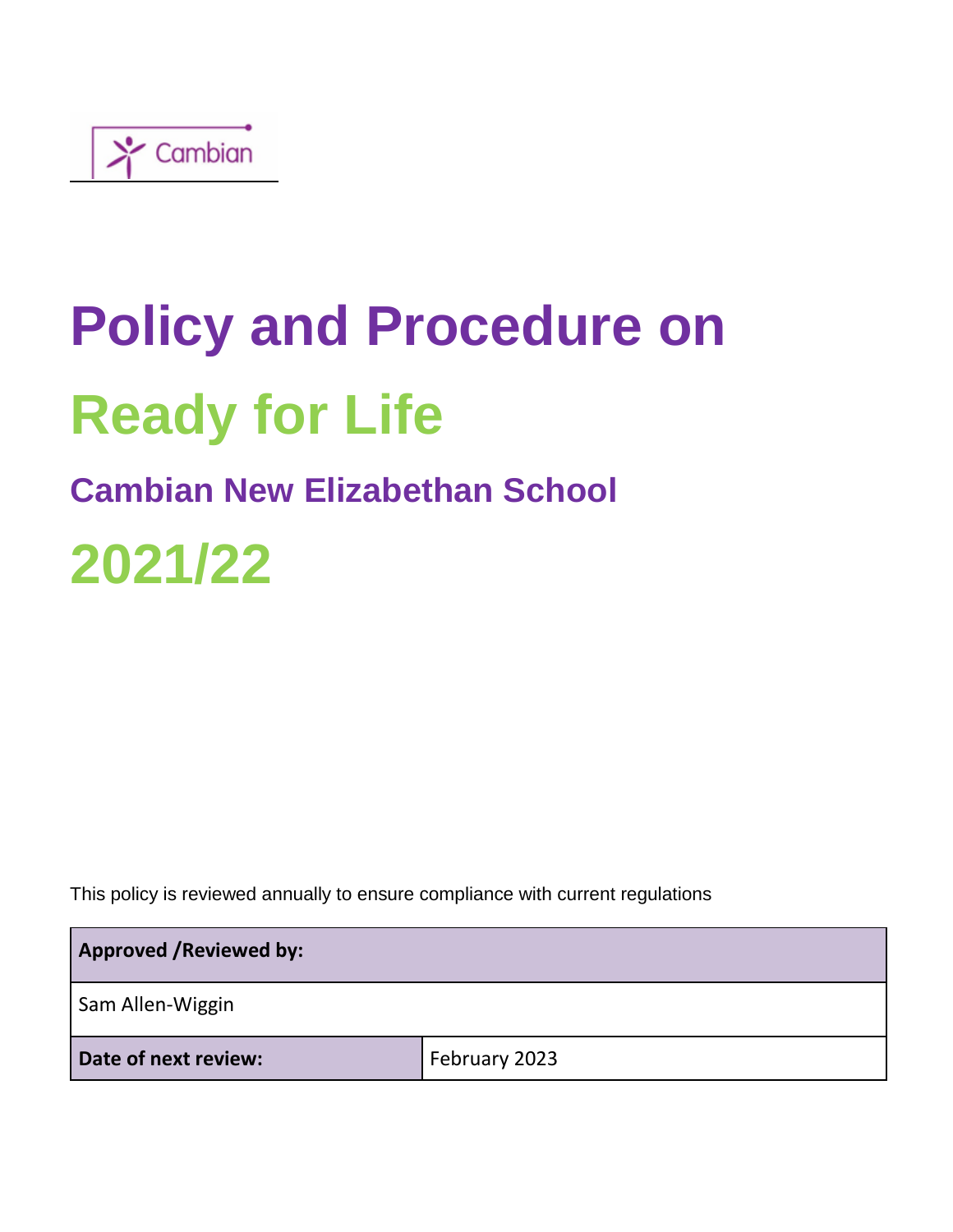#### **Key staff involved in the Ready for Life Policy**

| <b>Role</b>                                              | Name(s)                             |
|----------------------------------------------------------|-------------------------------------|
| <b>Headteacher</b>                                       | Sara Ferguson                       |
| Pathway to Adulthood Coordinator/<br><b>Careers Lead</b> | Sam Allen-Wiggin                    |
| <b>Regional Lead</b>                                     | Lisa Lyon                           |
| <b>Members of SLT</b>                                    | Sara Ferguson and Martin Roadknight |

## Ready for Life

### Careers Education Information, Advice & Guidance Policy September 2021

#### **Introduction**

The Careers Education Information, Advice and Guidance Policy at Cambian New Elizabethan School has been developed to incorporate the aims of the school and recent initiatives in careers education.

The planned programme of study helps our students to understand their interests, strengths and challenges in relation to the world of work and lifelong education. Students also learn about different careers and opportunities for training, apprenticeships and volunteering.

#### **Aims**

The focus of Careers Education and Guidance is raising aspirations and equipping students with knowledge and understanding, skills and attitudes as a foundation for managing their lifelong career and learning.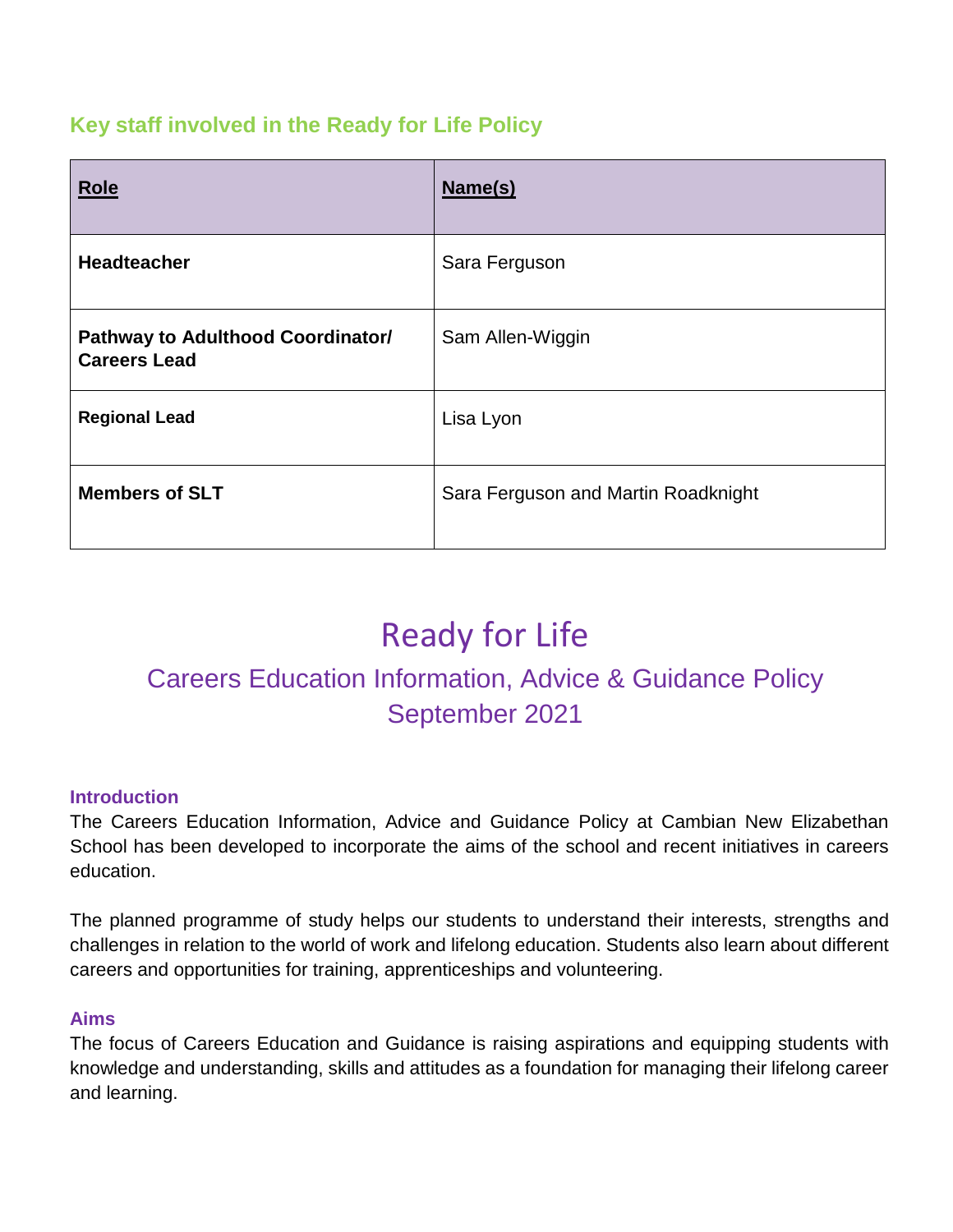#### **Roles and Responsibilities**

The careers education programme is managed by the careers education team which consists of Pathway to Adulthood Coordinator/Careers Lead/Post 16 Phase Leader, the Primary & Secondary Phase Leaders, and Form Tutors.

The team also works closely with the SENDCo(s), relevant SEND teams, the schools Multi-Disciplinary Team, Connexions and our CMP Consultant.

At Cambian New Elizabethan School all staff contribute to the careers education programme through their varied roles as tutors, subject teachers or members of the support staff team.

#### **Curriculum**

The Pathway to Adulthood Coordinator (Careers Lead) manages the careers education programme and is directly responsible to the head teacher and the governors of the school. The schools' governors have demonstrated their commitment to careers education and guidance. Our link governor is Lisa Lyon.

Careers Education and Guidance comprises five components:

- Careers education within the curriculum
- Planning and recording of achievements and work-related activities
- Work experience
- Access to individual quidance and support
- Access to careers information

The programme includes:

- Careers education lessons
- Careers guidance careers interviews, information and research activities
- Action planning and recording achievements
- CV writing
- Raising aspiration assemblies and activities
- Vocational taster sessions/certificates
- Guest speakers
- Mock interviews
- Work experience placements and volunteering
- Visits from and to Post 19 providers/FE colleges
- Enterprise activities
- Visits to career skills events and careers fairs

This is a non-exhaustive list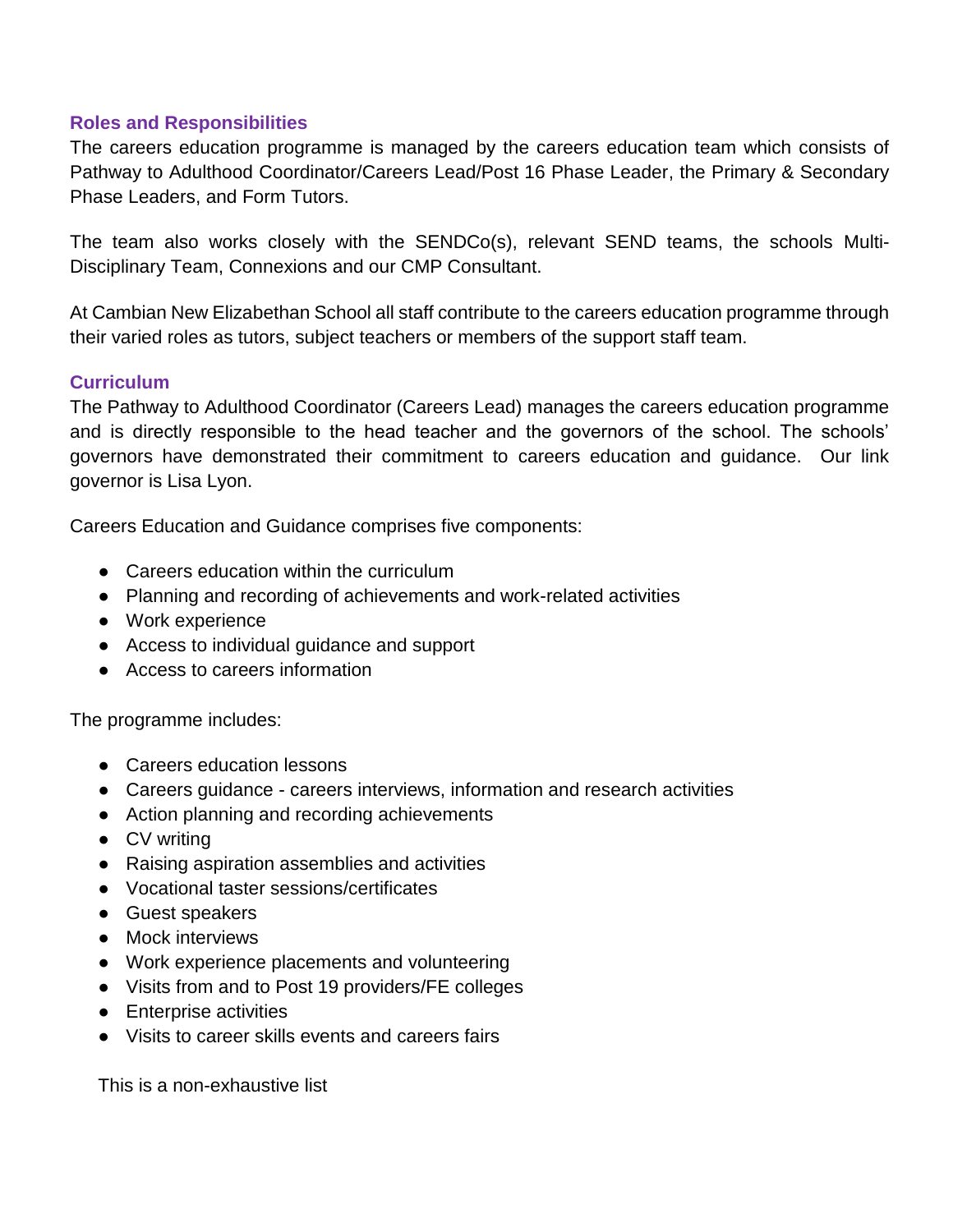The careers programme at CNES aims to meet the needs of all students and is differentiated in terms of outcomes, resources and learning styles to ensure that it is appropriate to students' stages of career learning and development.

#### **Work Experience**

Work Experience is an important part of the educational entitlement of every student at Cambian New Elizabethan School. All students here are given the opportunity to go on work experience, provided internally or externally. Where appropriate, students are supported on placement by CNES staff.

The practice of work experience is planned and monitored by the CNES Careers Lead. It is designed to take full account of the needs of each student and to give students an insight into the world of work. Work Experience preparation and follow-up responsibility (including health and safety) takes place in tutor groups, careers sessions and other appropriate parts of the curriculum.

When students return from work experience, the process and their placements are discussed and evaluated by both staff and students. The Careers Lead/form tutors visit all students and report back to relevant staff. Employers also evaluate the process and feedback to the Careers Lead/form tutors and students.

#### **Monitoring, Review and Evaluation**

An important part of the CEIAG programme is evaluation. It is mainly through evaluation that this policy and action plan will develop, whilst keeping abreast of national changes to CEIAG.

Evaluations take place after career-related events to determine the extent to which career outcomes are being met. Students' access to careers related activities are tracked electronically and regularly monitored. Assessment takes place through verbal feedback/assessment observation, written evaluations and student and employer feedback.

The process of regularly completing and monitoring the Gatsby Benchmark Compass Tool gives the opportunity to review and evaluate CNES's CEIAG programme. Partnerships have been firmly established with the relevant SEND teams and local employers who provide work experience placements. Links have also been developed with Post 19 providers and F.E. colleges such as Kidderminster College, Halesowen College, Heart of Worcester College and South Staffordshire College (Rodbaston Campus) for vocational and academic taster days.

#### **Resources**

Funding for careers education is allocated in the annual budget (within the PSHE budget) in the context of whole school priorities.